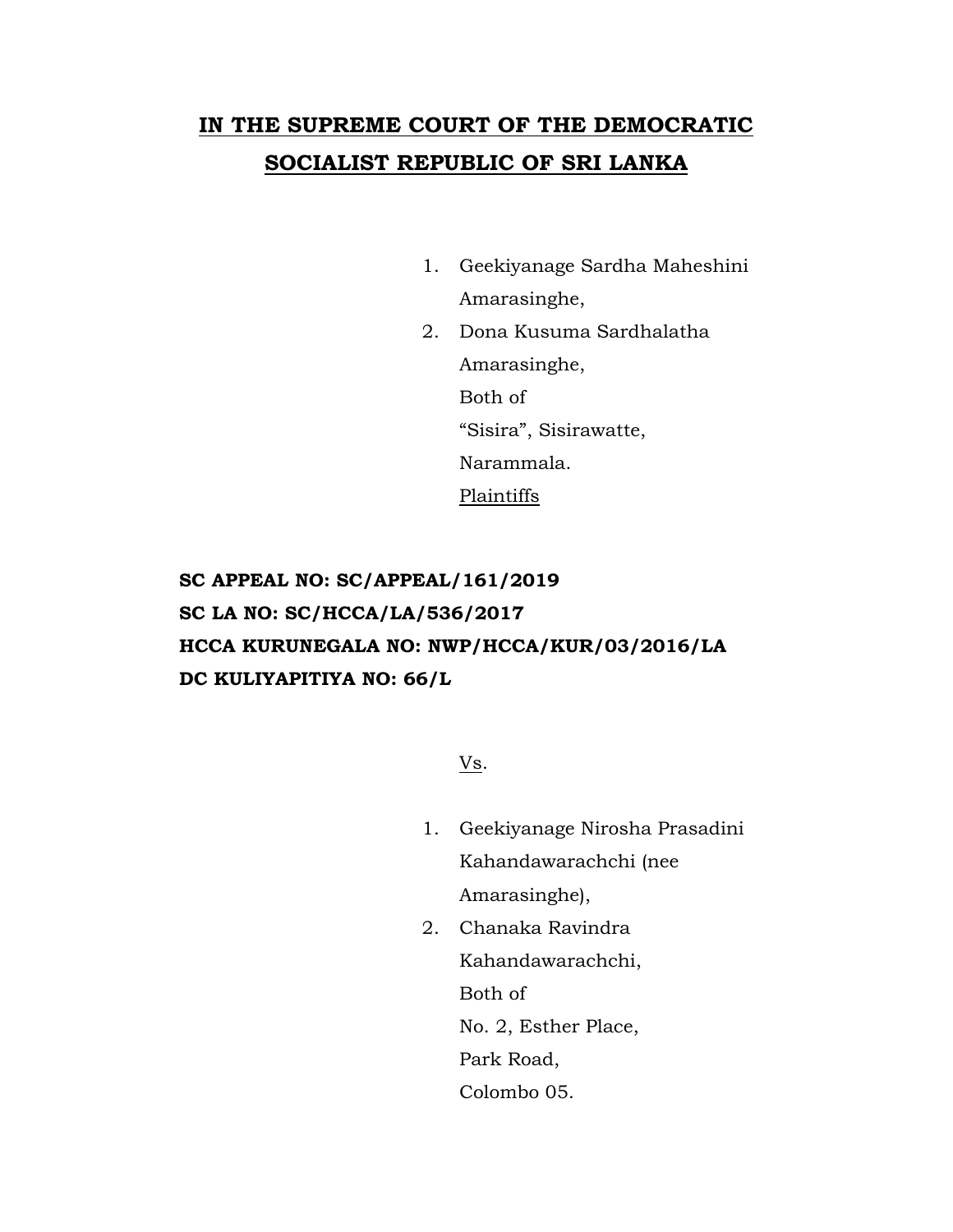3. Geekiyanage Thanuja Sanjeewani Amarasinghe, No.14, Vijitha Road, Nedimala,

Dehiwala.

4. Commercial Bank, Bristol Street, Colombo 01.

Defendants

#### AND BETWEEN

- 1. Geekiyanage Nirosha Prasadini Kahandawarachchi (nee Amarasinghe),
- 2. Chanaka Ravindra Kahandawarachchi, Both of No. 2, Esther Place, Park Road, Colombo 05. 1st and 2nd Defendant-Appellants

## Vs.

- 1. Geekiyanage Sardha Maheshini Amarasinghe,
- 2. Dona Kusuma Sardhalatha Amarasinghe, Both of "Sisira", Sisirawatte, Narammala. Plaintiff-Respondents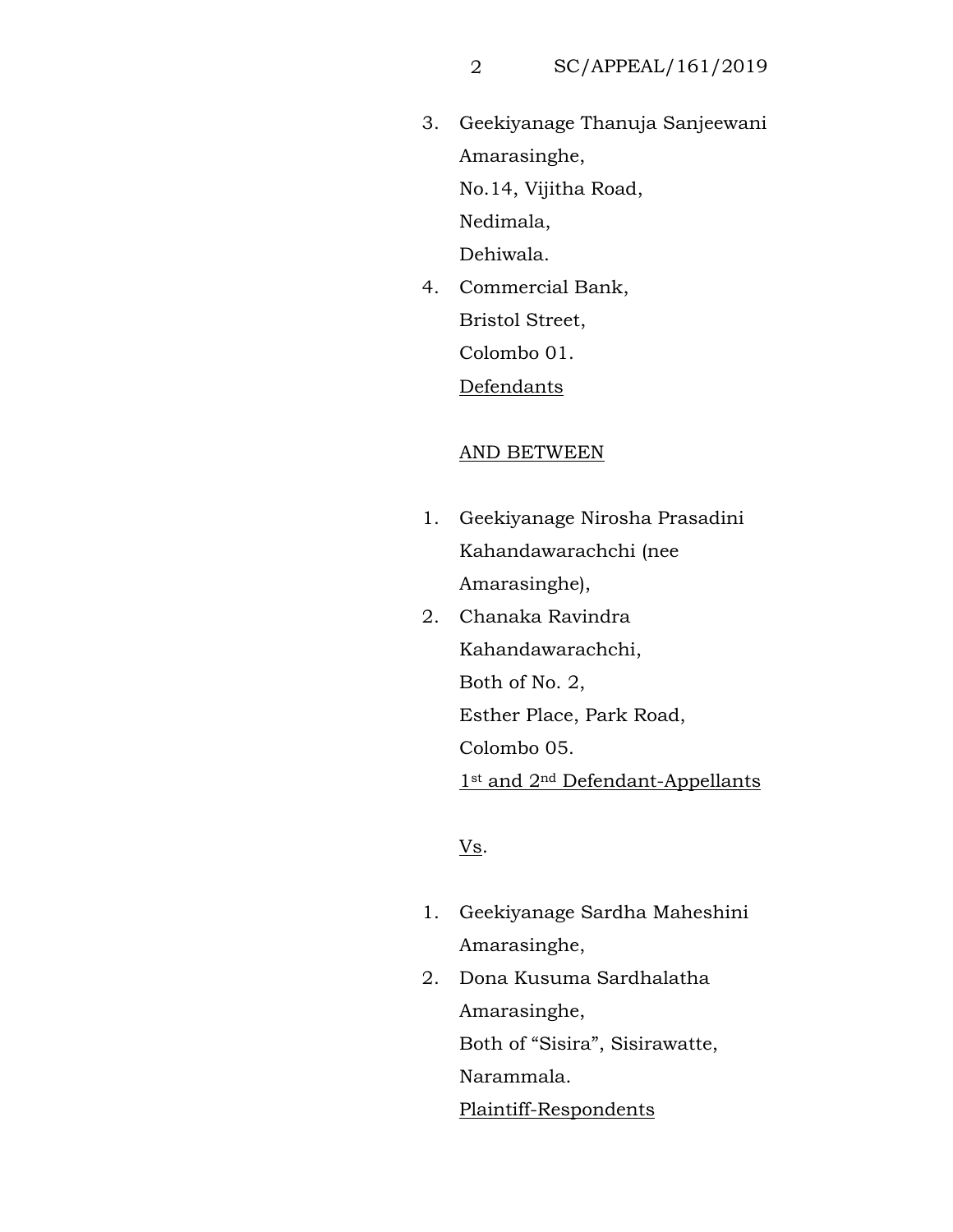3. Geekiyanage Thanuja Sanjeewani Amarasinghe,

No.14, Vijitha Road, Nedimala, Dehiwala.

4. Commercial Bank, Bristol Street, Colombo 01. 3rd and 4th Defendant-Respondents

### AND NOW BETWEEN

- 1. Geekiyanage Sardha Maheshini Amarasinghe,
- 2. Dona Kusuma Sardhalatha Amarasinghe, Both of "Sisira", Sisirawatte, Narammala. Plaintiff-Respondent-Appellants
- 1. Geekiyanage Nirosha Prasadini Kahandawarachchi (nee Amarasinghe),
- 2. Chanaka Ravindra Kahandawarachchi, Both of No. 2, Esther Place, Park Road, Colombo 05. 1st and 2<sup>nd</sup> Defendant-Appellant-Respondents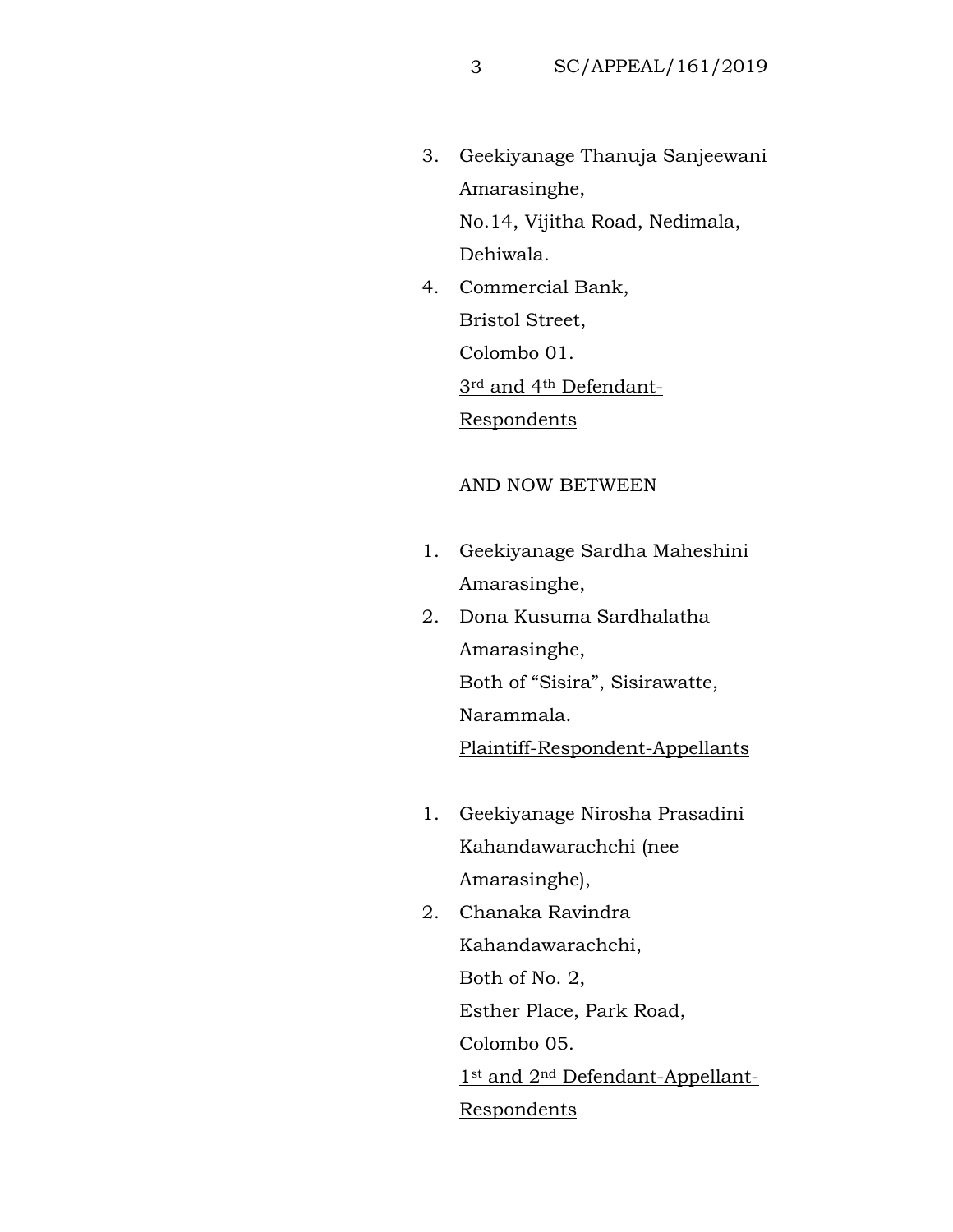3. Geekiyanage Thanuja Sanjeewani Amarasinghe, No.14, Vijitha Road, Nedimala, Dehiwala. 4. Commercial Bank, Bristol Street, Colombo 01. 3rd and 4th Defendant-Respondent-Respondents

Before: P. Padman Surasena, J. Yasantha Kodagoda, P.C., J. Mahinda Samayawardhena, J. Counsel: Dr. Sunil Cooray with Diana Rodrigo for the Plaintiff-Respondent-Appellants. Dushantha Kularathne with Roshan Pathirana for the 1st and 2nd Defendant-Appellant-Respondents. Argued on : 03.08.2021

Written submissions:

by the Plaintiff-Respondent-Appellants on 22.11.2019.

by the 1st and 2nd Defendant-Appellant-Respondents on 08.10.2020.

Decided on: 15.10.2021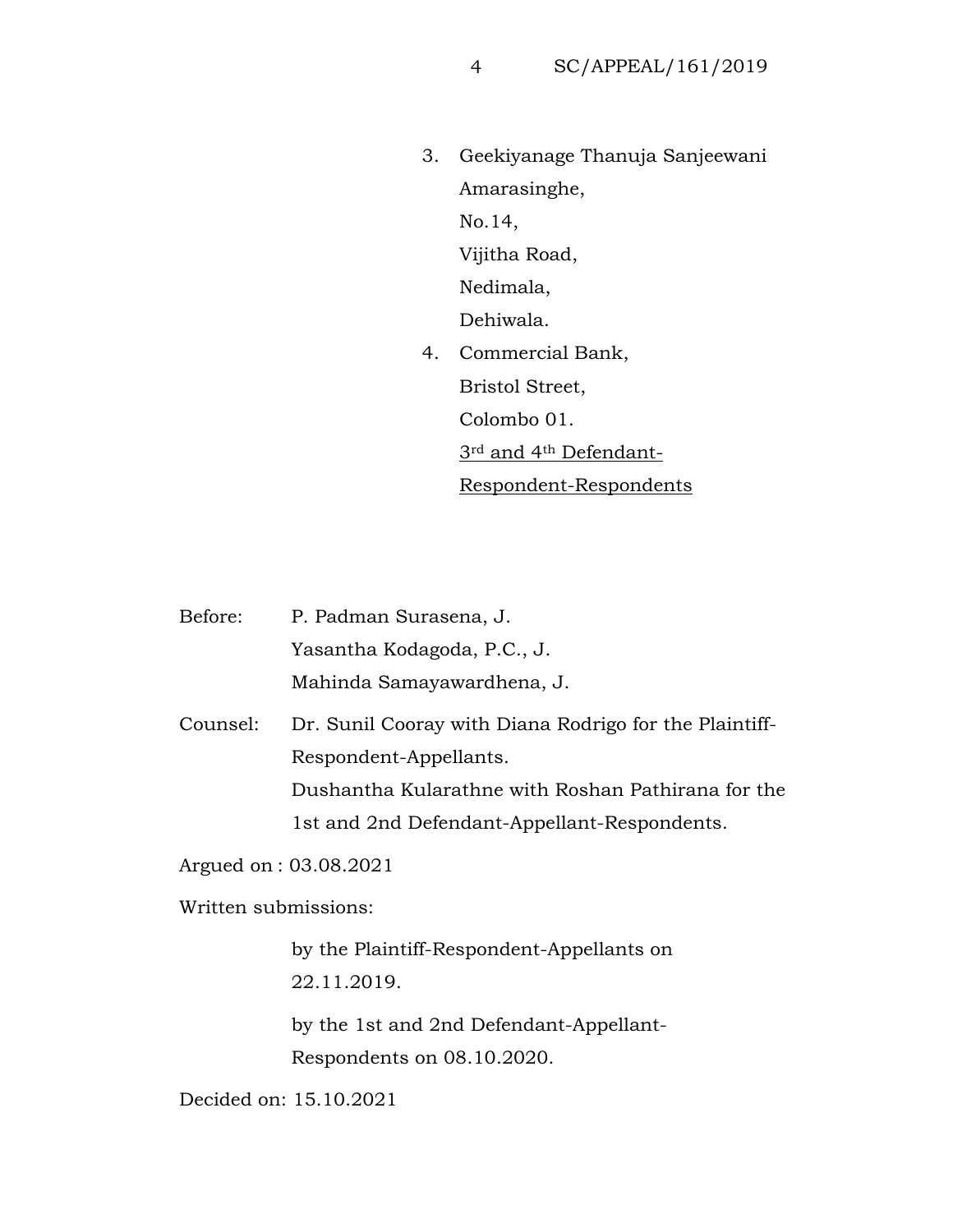### Mahinda Samayawardhena, J.

The two plaintiffs filed this action against the four defendants seeking a declaration that the  $1<sup>st</sup>$  and  $2<sup>nd</sup>$  defendants are holding the property in suit conveyed by deed No. 256 in trust for the plaintiffs, and the 2nd defendant's transfer of his rights in favour of the 1st and 3rd defendants by deed No. 11848 is confined to such limited rights. They sought an order retransferring the property in their names and damages. No relief was sought against the 4th defendant bank to whom the property had been mortgaged and the 4th defendant was later discharged from the proceedings.

The 1st and 2nd defendants filed the answer seeking dismissal of the action. The 3rd defendant filed a somewhat perplexing answer in that the answer commences by denying the averments in the plaint and concludes by seeking a decree that the 1st and 2nd defendants are holding the property in trust for the plaintiffs. Notably, the 3rd defendant does not state in the answer that she is prepared to transfer whatever rights passed on to her by deed No. 11848 in the name of the plaintiffs. At the trial, the plaintiffs raised issues seeking all the reliefs prayed for in the prayer to the plaint, including the reliefs sought against the 3rd defendant.

Halfway through the trial, the  $1<sup>st</sup>$  and  $2<sup>nd</sup>$  defendants made an application to the District Court to make the 3rd defendant a plaintiff in the action on the basis that the 3rd defendant supports the case of the plaintiffs. This application was refused by the District Court mainly on the ground that it was a belated application. On appeal, the High Court of Civil Appeal set aside this order and directed the District Court to add the 3rd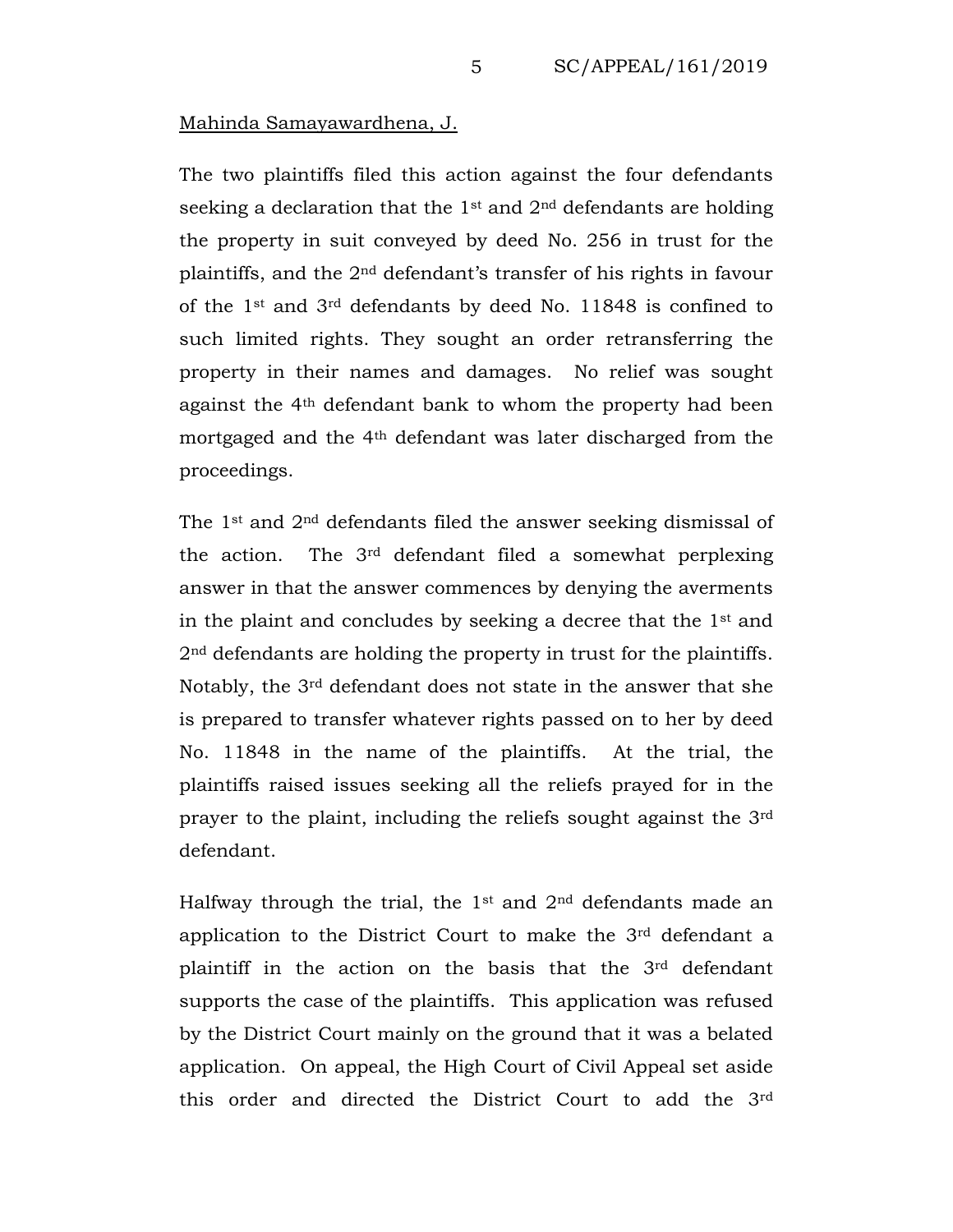defendant as the 3rd plaintiff. It is against this Judgment of the High Court of Civil Appeal that the plaintiffs have preferred this appeal.

This Court granted leave to appeal against the Judgment of the High Court of Civil Appeal on the questions whether the impugned Judgment is contrary to *inter alia* sections 14 and 18 of the Civil Procedure Code, and whether the High Court failed to consider the reason the 3rd defendant was not made a plaintiff and the fact that the 3rd defendant has no cause of action against the  $1<sup>st</sup>$  and  $2<sup>nd</sup>$  defendants.

The High Court of Civil Appeal allowed the application of the 1st and 2nd defendants under section 18(1) of the Civil Procedure Code, which reads as follows:

*The court may on or before the hearing, upon the application of either party, and on such terms as the court thinks just, order that the name of any party, whether as plaintiff or as defendant improperly joined, be struck out; and the court may at any time, either upon or without such application, and on such terms as the court thinks just, order that any plaintiff be made a defendant, or that any defendant be made a plaintiff, and that the name of any person who ought to have been joined, whether as plaintiff or defendant, or whose presence before the court may be necessary in order to enable the court effectually and completely to adjudicate upon and settle all the questions involved in that action, be added.*

The High Court of Civil Appeal highlights that in terms of section 18(1), "*the court may at any time, either upon or without such*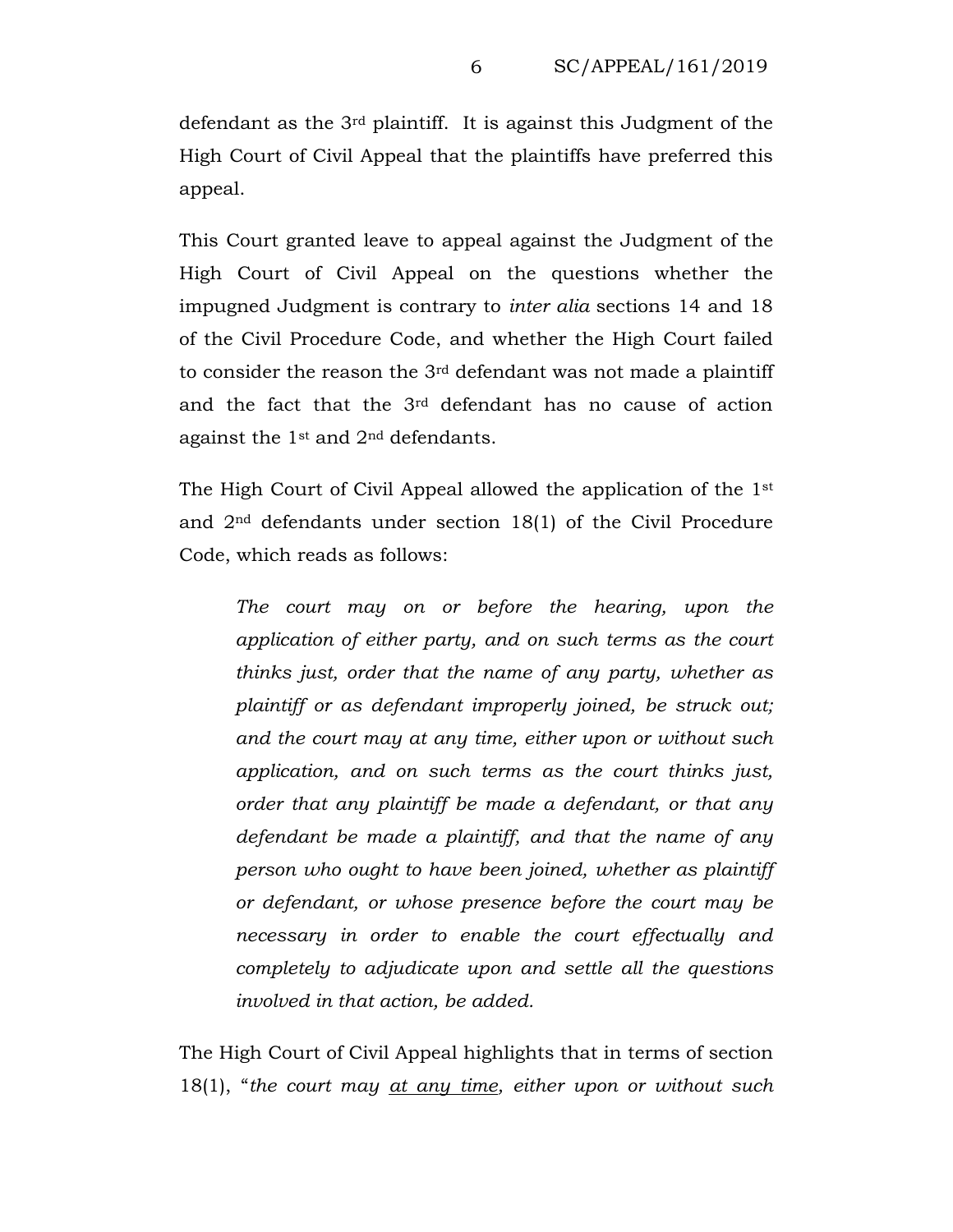*application, and on such terms as the court thinks just, order that any plaintiff be made a defendant, or that any defendant be made a plaintiff*".

After the amendments to the Civil Procedure Code by Act No. 9 of 1991 and Act No. 8 of 2017, section 18 of the Civil Procedure Code cannot be read in isolation but in conjunction with section 93(2). *(Colombo Shipping Co Ltd v. Chirayu Clothing Pvt Ltd [1995] 2 Sri LR 97)*

Section 93(2) of the Civil Procedure Code reads as follows:

*On or after the day first fixed for the Pre-Trial of the action and before final judgment, no application for the amendment of any pleadings shall be allowed unless the Court is satisfied, for reasons to be recorded by the Court, that grave and irremediable injustice will be caused if such amendment is not permitted, and on no other ground, and that the party so applying has not been guilty of laches.*

The basic rule embodied in section 93(2) is that no amendment of pleadings shall be allowed on or after the day first fixed for the pre-trial of the action. As this section stands today, the Court no longer has the discretion to allow the amendment of pleadings after the day first fixed for the pre-trial of the action. The Court can now allow the amendment of pleadings after the day first fixed for the pre-trial of the action if and only if the Court is satisfied that (a) grave and irremediable injustice would be caused if such amendment is not permitted and (b) the party seeking such amendment is not guilty of laches. Both these requirements must be satisfied, not one. *(Kuruppuarachchi v. Andreas [1996] 2 Sri LR 11)*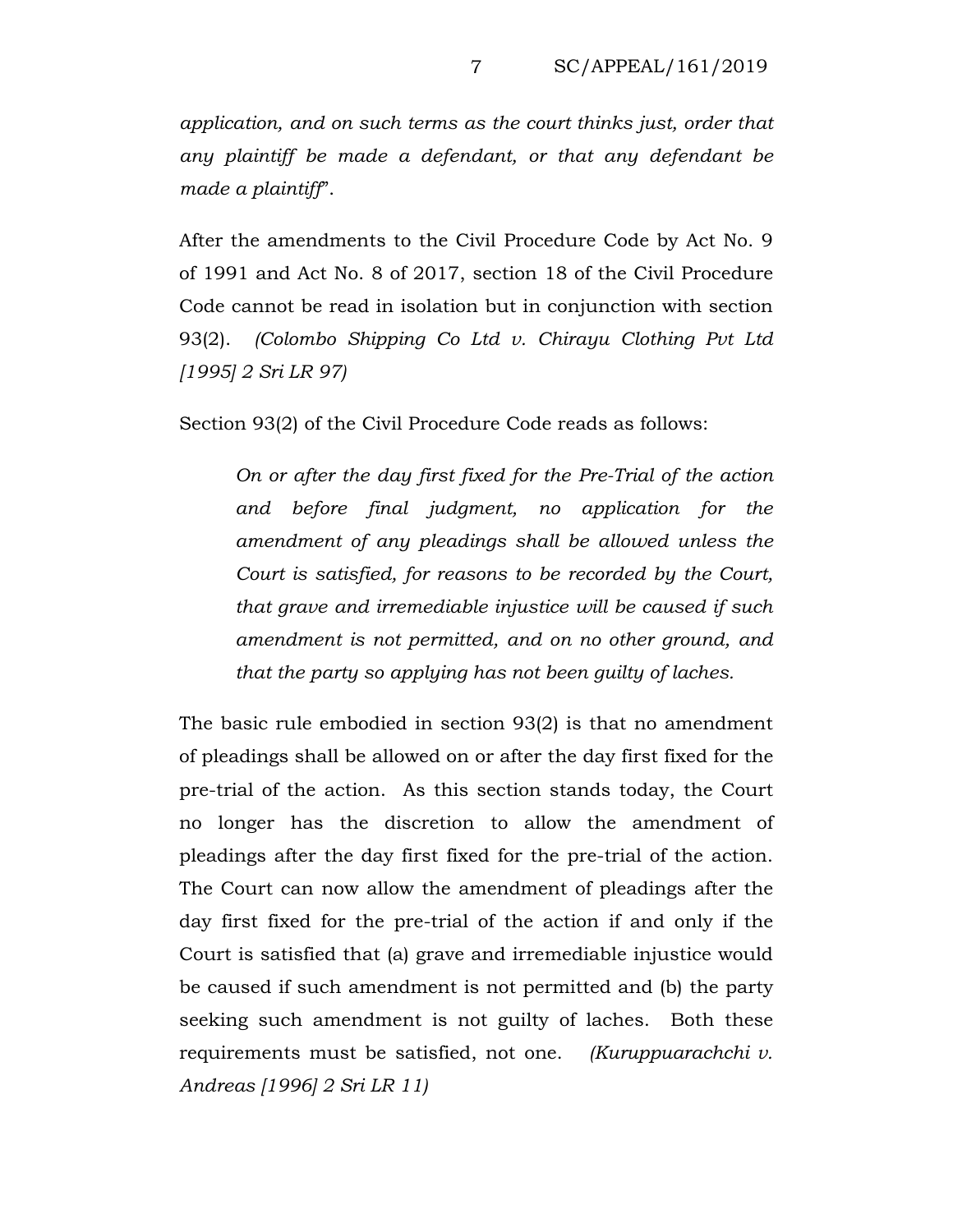The plaintiffs filed the action on 06.11.2009 and the 3rd defendant filed the answer on  $26.04.2010$ . The 1<sup>st</sup> and  $2<sup>nd</sup>$ defendants knew the 3rd defendant's standpoint by 26.04.2010. The case was first fixed for trial on 16.12.2010.

This was after the amendment to section 93(2) by Act No. 9 of 1991 but before the amendment by Act No. 8 of 2017. At the time of Act No. 9 of 1991, there was no pre-trial, only trial. The only change made to section 93(2) by Act No. 8 of 2017 was the substitution of the words "day first fixed for the trial" with the words "day first fixed for the Pre-Trial".

The application to add the  $3<sup>rd</sup>$  defendant as the  $3<sup>rd</sup>$  plaintiff under section 18 of the Civil Procedure Code was made by the 1st and 2nd defendants on 06.11.2015 in the middle of the trial after voluminous evidence had been recorded on several dates of hearing. There is no explanation for the delay in making the application. The 2nd defendant is clearly guilty of laches. Nor has the Court been convinced that grave and irremediable injustice would be caused if such amendment is not permitted.

Allowing the application of the 1st and 2nd defendants under section 18 of the Civil Procedure Code necessarily entails the amendment of pleadings. It is not just a matter of amending the caption. The amendment of pleadings was not legally permissible at the stage the application was made and therefore the application to add the  $3<sup>rd</sup>$  defendant as the  $3<sup>rd</sup>$  plaintiff ought to have been refused.

The High Court of Civil Appeal took the view that no cause of action is disclosed in the plaint against the 3rd defendant and there is no explanation in the plaint as to why the 3rd defendant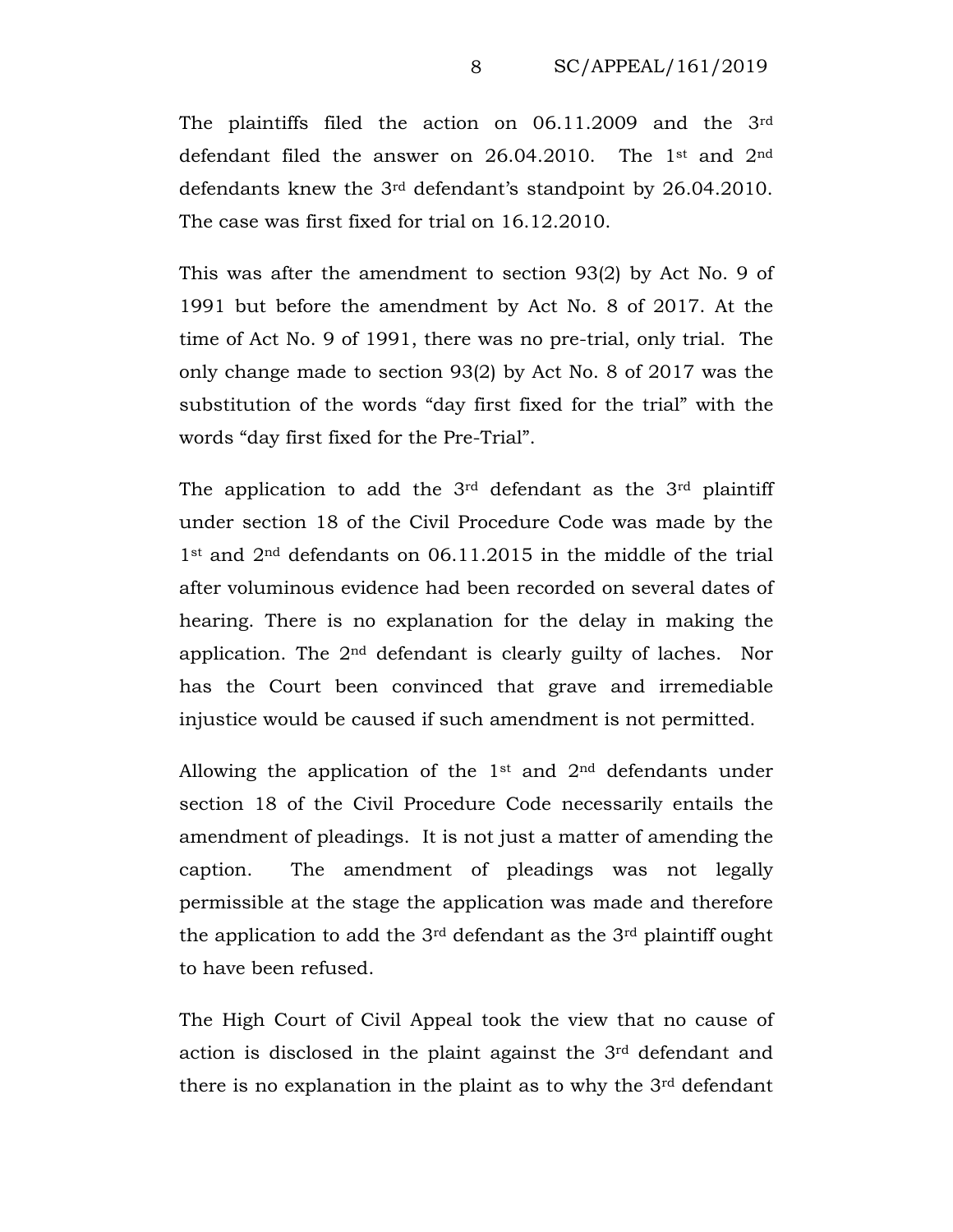was made a defendant. The plaintiffs have clearly explained in the plaint the basis upon which the 3rd defendant was brought in (i.e. the execution of deed No. 11848 by the 2nd defendant in favour of the 3rd defendant) and the relief sought against her. This does not appear to be a collusive action as suggested by the High Court of Civil Appeal.

Can the 3rd defendant be made the 3rd plaintiff on the facts and circumstances of this case? Section 11 of the Civil Procedure Code enacts "*All persons may be joined as plaintiffs in whom the right to any relief claimed is alleged to exist, whether jointly, severally, or in the alternative, in respect of the same cause of action*." According to section 5 of the Civil Procedure Code, a cause of action is the wrong for the prevention or redress of which an action may be brought. The  $1<sup>st</sup>$  and  $2<sup>nd</sup>$  defendants have committed no wrong to the 3rd defendant. Hence no cause of action has accrued to the 3rd defendant against the 1st and 2nd defendants. The 3rd defendant, in my view, cannot be made a plaintiff.

The questions of law in respect of which leave was granted are answered in the affirmative.

I set aside the Judgment of the High Court of Civil Appeal and restore the order of the District Court dated 11.03.2016. The plaintiffs are entitled to costs in all three Courts recoverable from the 1st and 2nd defendants.

Judge of the Supreme Court